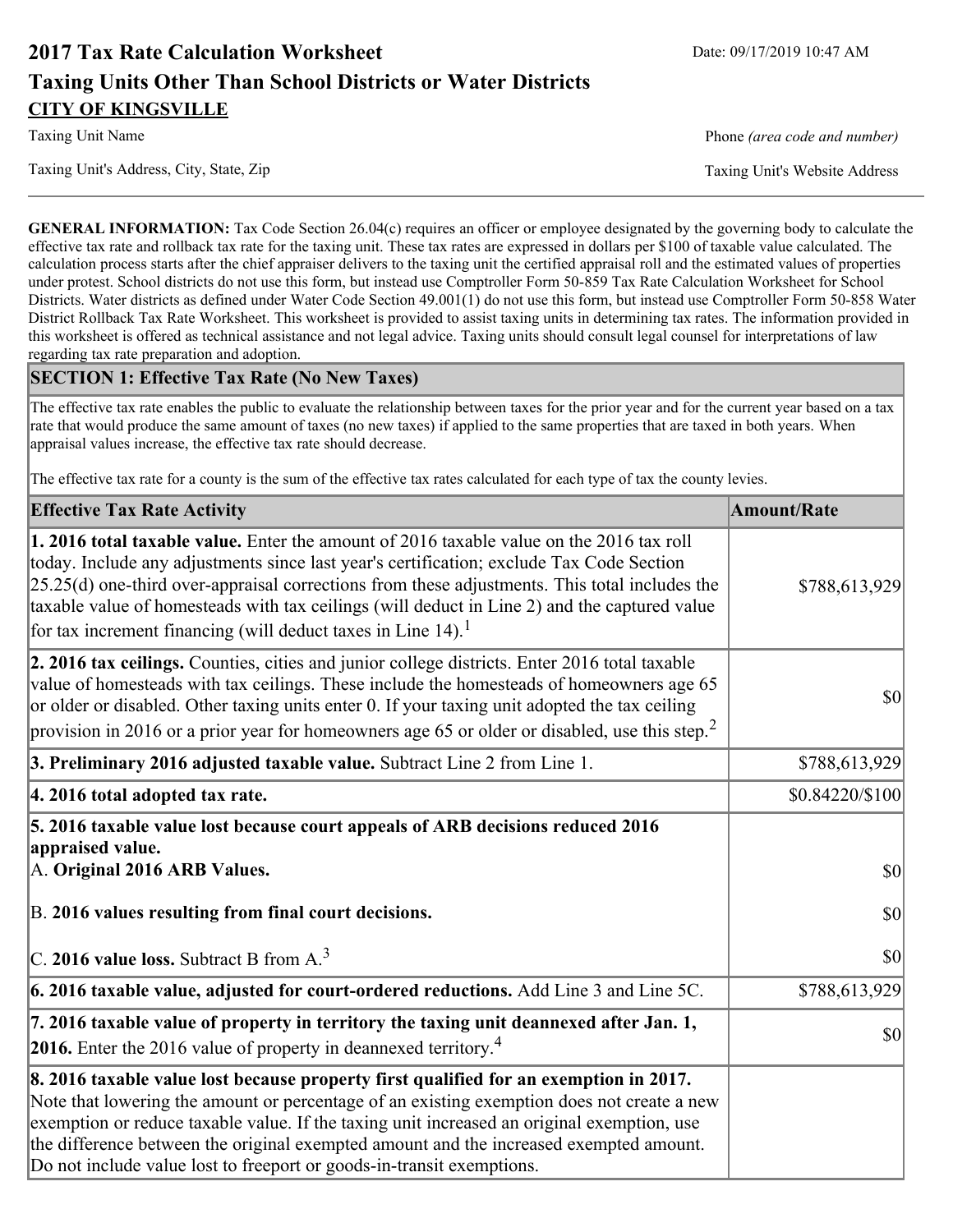| A. Absolute exemptions. Use 2016 market value:                                                                                                                                                                                                                                                                                                                                                                         | \$245,320     |
|------------------------------------------------------------------------------------------------------------------------------------------------------------------------------------------------------------------------------------------------------------------------------------------------------------------------------------------------------------------------------------------------------------------------|---------------|
| B. Partial exemptions. 2017 exemption amount or 2017 percentage exemption times 2016<br>value:                                                                                                                                                                                                                                                                                                                         | \$952,629     |
| C. Value loss. Add A and $B^5$ .                                                                                                                                                                                                                                                                                                                                                                                       | \$1,197,949   |
| 9. 2016 taxable value lost because property first qualified for agricultural appraisal (1-<br>d or 1-d-1), timber appraisal, recreational/scenic appraisal or public access airport<br>special appraisal in 2017. Use only properties that qualified in 2017 for the first time; do<br>not use properties that qualified in 2016.                                                                                      |               |
| A. 2016 market value:                                                                                                                                                                                                                                                                                                                                                                                                  | \$77,540      |
| B. 2017 productivity or special appraised value:                                                                                                                                                                                                                                                                                                                                                                       | \$1,240       |
| C. Value loss. Subtract B from $A6$                                                                                                                                                                                                                                                                                                                                                                                    | \$76,300      |
| 10. Total adjustments for lost value. Add lines 7, 8C and 9C.                                                                                                                                                                                                                                                                                                                                                          | \$1,274,249   |
| 11. 2016 adjusted taxable value. Subtract Line 10 from Line 6.                                                                                                                                                                                                                                                                                                                                                         | \$787,339,680 |
| 12. Adjusted 2016 taxes. Multiply Line 4 by Line 11 and divide by \$100.                                                                                                                                                                                                                                                                                                                                               | \$6,630,974]  |
| 13. Taxes refunded for years preceding tax year 2016. Enter the amount of taxes refunded<br>by the taxing unit for tax years preceding tax year 2016. Types of refunds include court<br>decisions, Tax Code Section 25.25(b) and (c) corrections and Tax Code Section 31.11<br>payment errors. Do not include refunds for tax year 2016. This line applies only to tax years<br>preceding tax year $2016$ <sup>7</sup> | \$15,514      |
| 14. Taxes in tax increment financing (TIF) for tax year 2016. Enter the amount of taxes<br>paid into the tax increment fund for a reinvestment zone as agreed by the taxing unit. If the<br>taxing unit has no 2017 captured appraised value in Line 16D, enter $0.8$                                                                                                                                                  | \$0           |
| 15. Adjusted 2016 taxes with refunds and TIF adjustment. Add Lines 12 and 13, subtract<br>Line $149$                                                                                                                                                                                                                                                                                                                   | \$6,646,488   |
| 16. Total 2017 taxable value on the 2017 certified appraisal roll today. This value<br>includes only certified values and includes the total taxable value of homesteads with tax<br>ceilings (will deduct in Line 18). These homesteads include homeowners age 65 or older or<br>disabled. $10$                                                                                                                       |               |
| A. Certified values:                                                                                                                                                                                                                                                                                                                                                                                                   | \$801,907,989 |
| B. Counties: Include railroad rolling stock values certified by the Comptroller's office:                                                                                                                                                                                                                                                                                                                              | \$0           |
| $ C$ . Pollution control and energy storage system exemption : Deduct the value of property<br>exempted for the current tax year for the first time as pollution control or energy storage<br>system property:                                                                                                                                                                                                         | \$0           |
| <b>D. Tax increment financing:</b> Deduct the 2017 captured appraised value of property taxable<br>by a taxing unit in a tax increment financing zone for which the 2017 taxes will be deposited<br>into the tax increment fund. Do not include any new property value that will be included in                                                                                                                        | \$0           |
| Line 21 below. <sup>11</sup>                                                                                                                                                                                                                                                                                                                                                                                           | \$801,907,989 |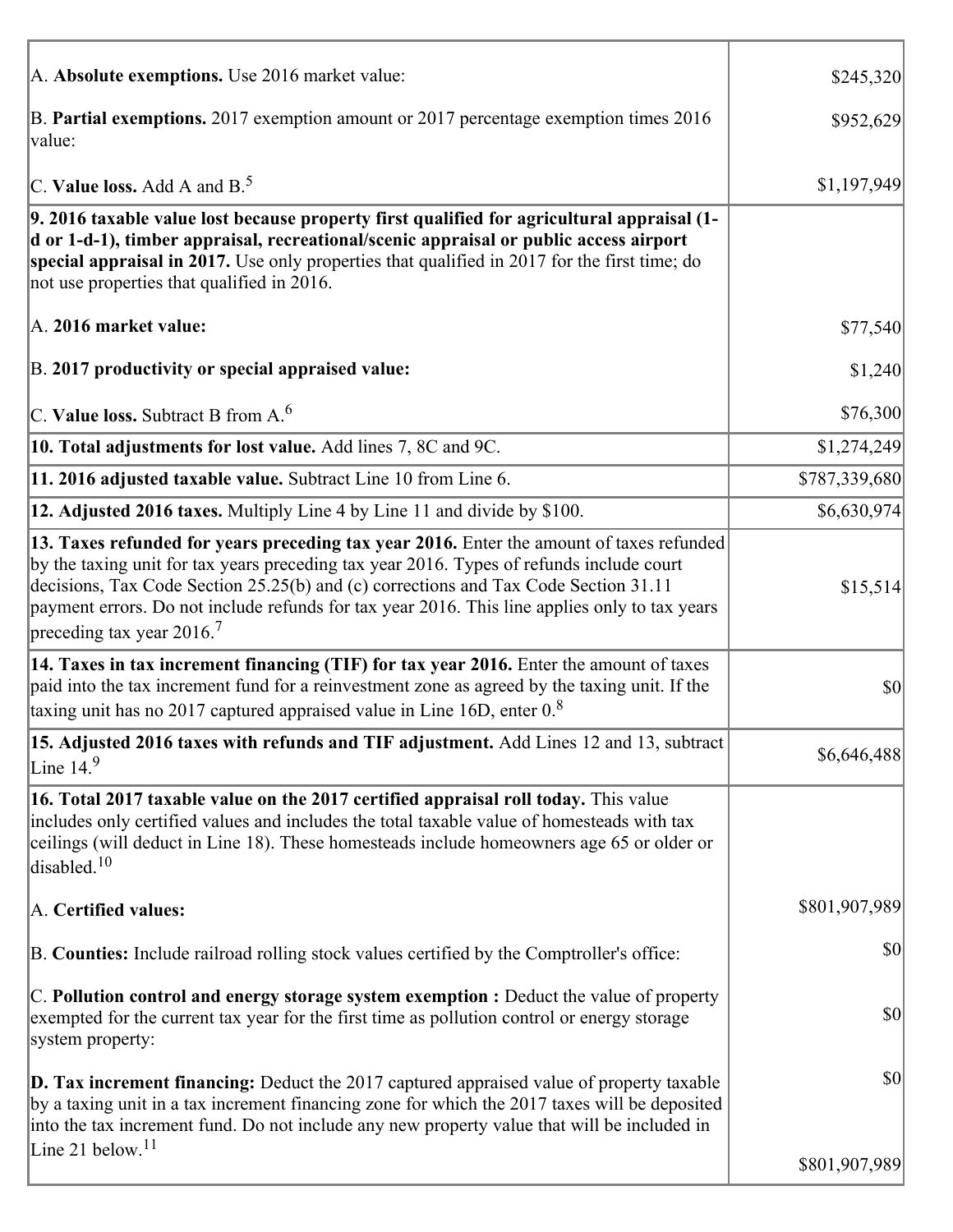| E. Total 2017 value. Add A and B, then subtract C and D.                                                                                                                                                                                                                                                                                                                                                                                                                                                                                                                                                                                                                                                                 |                 |
|--------------------------------------------------------------------------------------------------------------------------------------------------------------------------------------------------------------------------------------------------------------------------------------------------------------------------------------------------------------------------------------------------------------------------------------------------------------------------------------------------------------------------------------------------------------------------------------------------------------------------------------------------------------------------------------------------------------------------|-----------------|
| $ 17$ . Total value of properties under protest or not included on certified appraisal roll. $^{12}$                                                                                                                                                                                                                                                                                                                                                                                                                                                                                                                                                                                                                     |                 |
| A. 2017 taxable value of properties under protest. The chief appraiser certifies a list of<br>properties still under ARB protest. The list shows the appraisal district's value and the<br>taxpayer's claimed value, if any, or an estimate of the value if the taxpayer wins. For each of<br>the properties under protest, use the lowest of these values. Enter the total value. <sup>13</sup>                                                                                                                                                                                                                                                                                                                         | \$16,084,221    |
| B. 2017 value of properties not under protest or included on certified appraisal roll.<br>The chief appraiser gives taxing units a list of those taxable properties that the chief<br>appraiser knows about, but are not included in the appraisal roll certification. These<br>properties also are not on the list of properties that are still under protest. On this list of<br>properties, the chief appraiser includes the market value, appraised value and exemptions for<br>the preceding year and a reasonable estimate of the market value, appraised value and<br>exemptions for the current year. Use the lower market, appraised or taxable value (as<br>appropriate). Enter the total value. <sup>14</sup> | 30              |
| C. Total value under protest or not certified: Add A and B.                                                                                                                                                                                                                                                                                                                                                                                                                                                                                                                                                                                                                                                              | \$16,084,221    |
| 18. 2017 tax ceilings. Counties, cities and junior colleges enter 2017 total taxable value of<br>homesteads with tax ceilings. These include the homesteads of homeowners age 65 or older<br>or disabled. Other taxing units enter 0. If your taxing units adopted the tax ceiling provision<br>in 2016 or a prior year for homeowners age 65 or older or disabled, use this step. <sup>15</sup>                                                                                                                                                                                                                                                                                                                         | 30              |
| 19. 2017 total taxable value. Add Lines 16E and 17C. Subtract Line 18.                                                                                                                                                                                                                                                                                                                                                                                                                                                                                                                                                                                                                                                   | \$817,992,210   |
| 20. Total 2017 taxable value of properties in territory annexed after Jan. 1, 2016.<br>Include both real and personal property. Enter the 2017 value of property in territory<br>annexed. <sup>16</sup>                                                                                                                                                                                                                                                                                                                                                                                                                                                                                                                  | $ 10\rangle$    |
| 21. Total 2017 taxable value of new improvements and new personal property located<br>in new improvements. New means the item was not on the appraisal roll in 2016. An<br>improvement is a building, structure, fixture or fence erected on or affixed to land. New<br>additions to existing improvements may be included if the appraised value can be<br>determined. New personal property in a new improvement must have been brought into the<br>taxing unit after Jan. 1, 2016, and be located in a new improvement. New improvements do<br>include property on which a tax abatement agreement has expired for $2017$ . <sup>17</sup>                                                                             | \$29,553,930    |
| [22. Total adjustments to the 2017 taxable value. Add Lines 20 and 21.                                                                                                                                                                                                                                                                                                                                                                                                                                                                                                                                                                                                                                                   | \$29,553,930    |
| 23. 2017 adjusted taxable value. Subtract Line 22 from Line 19.                                                                                                                                                                                                                                                                                                                                                                                                                                                                                                                                                                                                                                                          | \$788,438,280   |
| 24. 2017 effective tax rate. Divide Line 15 by Line 23 and multiply by $$100$ . <sup>18</sup>                                                                                                                                                                                                                                                                                                                                                                                                                                                                                                                                                                                                                            | \$0.84299/\$100 |
| 25. COUNTIES ONLY. Add together the effective tax rates for each type of tax the county<br>levies. The total is the 2017 county effective tax rate. <sup>19</sup>                                                                                                                                                                                                                                                                                                                                                                                                                                                                                                                                                        |                 |

- <sup>2</sup>Tex. Tax Code Section 26.012(14)
- <sup>1</sup>Tex. Tax Code Section 26.012(14) <sup>9</sup>Tex. Tax Code Section 26.012(13) <sup>9</sup>Tex. Tax Code Section 26.012
	-
- <sup>3</sup>Tex. Tax Code Section 26.012(13) <sup>11</sup>Tex. Tax Code Section 26.03(c) <sup>4</sup>Tex. Tax Code Section 26.01(c) and <sup>12</sup>Tex. Tax Code Section 26.01(c) and <sup>12</sup>Tex. Tax Code Section 26.01(c) and <sup>12</sup>Tex. Tax Code Section 26.01(c) <sup>12</sup>Tex. Tax Code Section 26.01(c) and (d)
- 
- 
- <sup>5</sup>Tex. Tax Code Section 26.012(15) <sup>13</sup>Tex. Tax Code Section 26.01(c) <sup>6</sup>Tex. Tax Code Section 26.01(d)
- <sup>6</sup>Tex. Tax Code Section 26.012(15) <sup>14</sup>Tex. Tax Code Section 26.01(d)<sup>7</sup>Tex. Tax Code Section 26.012(6)
- $7$ Tex. Tax Code Section 26.012(13)  ${}^{8}$ Tex. Tax Code Section 26.03(c)  ${}^{16}$ Tex. Tax Code Section 26.012(17)
	- -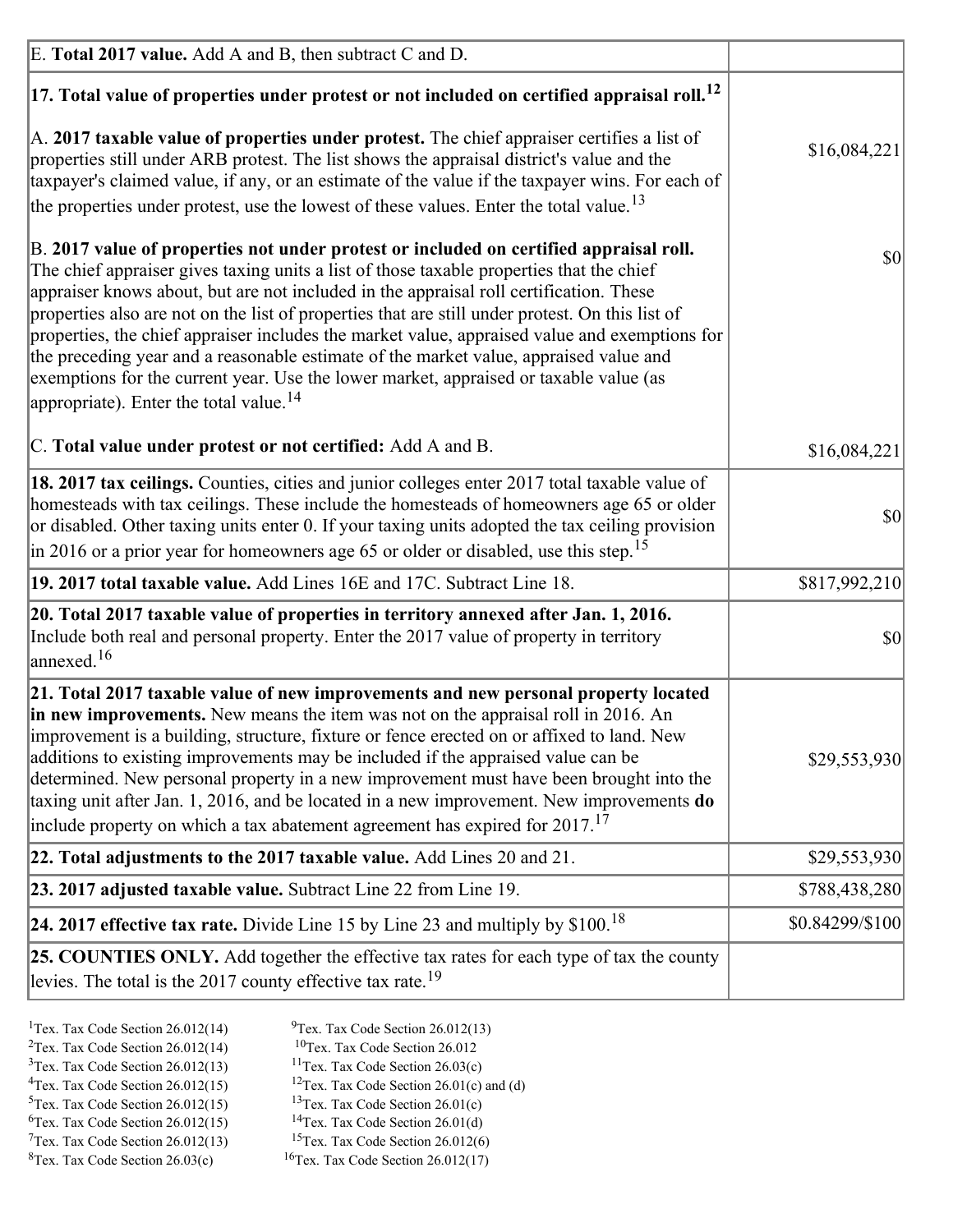## **SECTION 2: Rollback Tax Rate**

The rollback tax rate is split into two separate rates:

- 1. **Maintenance and Operations (M&O):** The M&O portion is the tax rate that is needed to raise the same amount of taxes that the taxing unit levied in the prior year plus eight percent. This rate accounts for such things as salaries, utilities and day-to-day operations.
- 2. **Debt:** The debt tax rate includes the debt service necessary to pay the taxing unit's debt payments in the coming year. This rate accounts for principal and interest on bonds and other debt secured by property tax revenue.

The rollback tax rate for a county is the sum of the rollback tax rates calculated for each type of tax the county levies. In most cases the rollback tax rate exceeds the effective tax rate, but occasionally decreases in a taxing unit's debt service will cause the effective tax rate to be higher than the rollback tax rate.

| <b>Rollback Tax Rate Activity</b>                                                                                                                                                                                                                                                                                                                                                                                                                                                                                                                                                                                                                                       | <b>Amount/Rate</b> |
|-------------------------------------------------------------------------------------------------------------------------------------------------------------------------------------------------------------------------------------------------------------------------------------------------------------------------------------------------------------------------------------------------------------------------------------------------------------------------------------------------------------------------------------------------------------------------------------------------------------------------------------------------------------------------|--------------------|
| 26. 2016 maintenance and operations ( $M&O$ ) tax rate.                                                                                                                                                                                                                                                                                                                                                                                                                                                                                                                                                                                                                 | \$0.66088/\$100    |
| $ 27.2016$ adjusted taxable value. Enter the amount from Line 11.                                                                                                                                                                                                                                                                                                                                                                                                                                                                                                                                                                                                       | \$787,339,680      |
| 28. 2016 M&O taxes.                                                                                                                                                                                                                                                                                                                                                                                                                                                                                                                                                                                                                                                     |                    |
|                                                                                                                                                                                                                                                                                                                                                                                                                                                                                                                                                                                                                                                                         |                    |
| A. Multiply Line 26 by Line 27 and divide by \$100.                                                                                                                                                                                                                                                                                                                                                                                                                                                                                                                                                                                                                     | \$5,203,370        |
| B. Cities, counties and hospital districts with additional sales tax: Amount of additional<br>sales tax collected and spent on M&O expenses in 2016. Enter amount from full year's sales<br>tax revenue spent for M&O in 2016 fiscal year, if any. Other taxing units enter 0. Counties<br>exclude any amount that was spent for economic development grants from the amount of<br>sales tax spent.                                                                                                                                                                                                                                                                     | \$1,532,895        |
| C. Counties: Enter the amount for the state criminal justice mandate. If second or later year,<br>the amount is for increased cost above last year's amount. Other taxing units enter 0.                                                                                                                                                                                                                                                                                                                                                                                                                                                                                | \$0                |
| D. Transferring function: If discontinuing all of a department, function or activity and<br>transferring it to another taxing unit by written contract, enter the amount spent by the taxing<br>unit discontinuing the function in the 12 months preceding the month of this calculation. If<br>the taxing unit did not operate this function for this 12-month period, use the amount spent<br>in the last full fiscal year in which the taxing unit operated the function. The taxing unit<br>discontinuing the function will subtract this amount in H below. The taxing unit receiving<br>the function will add this amount in H below. Other taxing units enter 0. | \$0                |
| E. Taxes refunded for years preceding tax year 2016: Enter the amount of M&O taxes<br>refunded in the preceding year for taxes before that year. Types of refunds include court<br>decisions, Tax Code Section 25.25(b) and (c) corrections and Tax Code Section 31.11<br>payment errors. Do not include refunds for tax year 2016. This line applies only to tax years<br>preceding tax year 2016.                                                                                                                                                                                                                                                                     | \$12,078           |
| F. Enhanced indigent health care expenditures: Enter the increased amount for the<br>current year's enhanced indigent health care expenditures above the preceding tax year's<br>enhanced indigent health care expenditures, less any state assistance.                                                                                                                                                                                                                                                                                                                                                                                                                 | $ 10\rangle$       |
| G. Taxes in TIF: Enter the amount of taxes paid into the tax increment fund for a<br>reinvestment zone as agreed by the taxing unit. If the taxing unit has no 2017 captured<br>appraised value in Line 16D, enter 0.                                                                                                                                                                                                                                                                                                                                                                                                                                                   | \$0                |
| <b>H. Adjusted M&amp;O Taxes.</b> Add A, B, C, E and F. For taxing unit with D, subtract if<br>discontinuing function and add if receiving function. Subtract G.                                                                                                                                                                                                                                                                                                                                                                                                                                                                                                        | \$6,748,343        |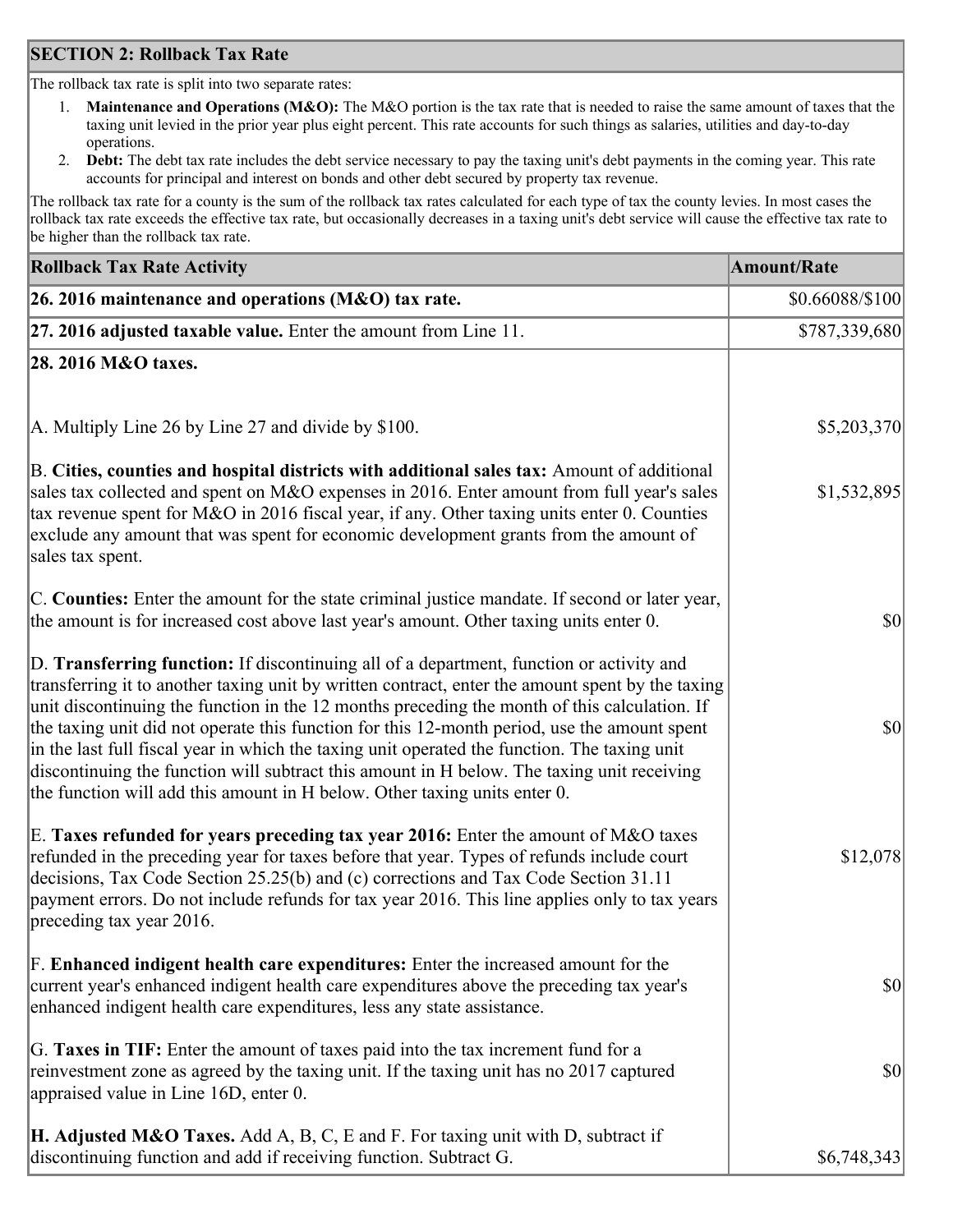| 29. 2017 adjusted taxable value. Enter Line 23 from the Effective Tax Rate Worksheet.                                                                                                                                                                                                                                                                                                          | \$788,438,280       |
|------------------------------------------------------------------------------------------------------------------------------------------------------------------------------------------------------------------------------------------------------------------------------------------------------------------------------------------------------------------------------------------------|---------------------|
| 30. 2017 effective maintenance and operations rate. Divide Line 28H by Line 29 and<br>multiply by \$100.                                                                                                                                                                                                                                                                                       | \$0.85591/\$100     |
| $31.2017$ rollback maintenance and operation rate. Multiply Line 30 by 1.08.                                                                                                                                                                                                                                                                                                                   | \$0.92438/\$100     |
| 32. Total 2017 debt to be paid with property taxes and additional sales tax revenue.<br>Debt means the interest and principal that will be paid on debts that:<br>$(1)$ are paid by property taxes,<br>$(2)$ are secured by property taxes,<br>$(3)$ are scheduled for payment over a period longer than one year and<br>$(4)$ are not classified in the taxing unit's budget as M&O expenses. |                     |
| A. Debt also includes contractual payments to other taxing units that have incurred debts on<br>behalf of this taxing unit, if those debts meet the four conditions above. Include only<br>amounts that will be paid from property tax revenue. Do not include appraisal district budget<br>payments. Enter debt amount.                                                                       | \$1,390,515         |
| B. Subtract unencumbered fund amount used to reduce total debt.                                                                                                                                                                                                                                                                                                                                | \$150,000           |
| C. Subtract amount paid from other resources.                                                                                                                                                                                                                                                                                                                                                  |                     |
| D. Adjusted debt. Subtract B and C from A.                                                                                                                                                                                                                                                                                                                                                     | \$0 <br>\$1,240,515 |
| 33. Certified 2016 excess debt collections. Enter the amount certified by the collector.                                                                                                                                                                                                                                                                                                       | $ 10\rangle$        |
| 34. Adjusted 2017 debt. Subtract Line 33 from Line 32D.                                                                                                                                                                                                                                                                                                                                        | \$1,240,515         |
| 35. Certified 2017 anticipated collection rate. Enter the rate certified by the collector. If<br>the rate is 100 percent or greater, enter 100 percent.                                                                                                                                                                                                                                        | 100.00%             |
| 36. 2017 debt adjusted for collections. Divide Line 34 by Line 35                                                                                                                                                                                                                                                                                                                              | \$1,240,515         |
| $37.2017$ total taxable value. Enter the amount on Line 19.                                                                                                                                                                                                                                                                                                                                    | \$817,992,210       |
| <b>38. 2017 debt tax rate.</b> Divide Line 36 by Line 37 and multiply by \$100.                                                                                                                                                                                                                                                                                                                | $$0.15165/\$100$    |
| <b>39. 2017 rollback tax rate.</b> Add Lines 31 and 38.                                                                                                                                                                                                                                                                                                                                        | \$1.07603/\$100     |
| 40. COUNTIES ONLY. Add together the rollback tax rates for each type of tax the county<br>levies. The total is the 2017 county rollback tax rate.                                                                                                                                                                                                                                              |                     |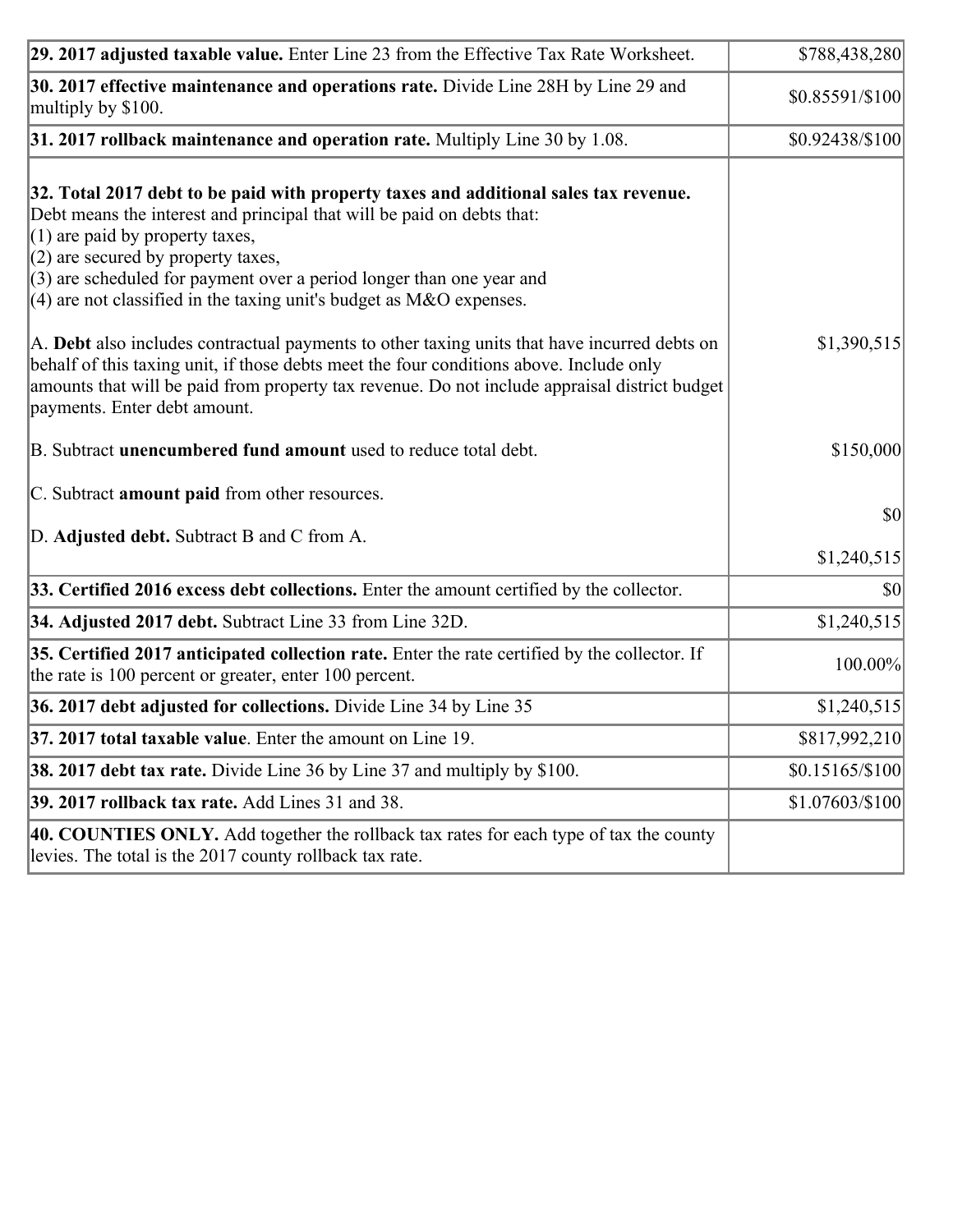## **SECTION 3: Additional Sales Tax to Reduce Property Taxes**

Cities, counties and hospital districts may levy a sales tax specifically to reduce property taxes. Local voters by election must approve imposing or abolishing the additional sales tax. If approved, the taxing unit must reduce its effective and rollback tax rates to offset the expected sales tax revenue.

This section should only be completed by a county, city or hospital district that is required to adjust its effective tax rate and/or rollback tax rate because it adopted the additional sales tax.

| <b>Activity</b>                                                                                                                                                                                                                                                                                                                                                                                                 | <b>Amount/Rate</b> |
|-----------------------------------------------------------------------------------------------------------------------------------------------------------------------------------------------------------------------------------------------------------------------------------------------------------------------------------------------------------------------------------------------------------------|--------------------|
| 41. Taxable Sales. For taxing units that adopted the sales tax in November 2016 or May<br>[2017, enter the Comptroller's estimate of taxable sales for the previous four quarters. <sup>20</sup><br>Taxing units that adopted the sales tax before November 2016, skip this line.                                                                                                                               | $\vert$ so $\vert$ |
| 42. Estimated sales tax revenue. Counties exclude any amount that is or will be spent for<br>economic development grants from the amount of estimated sales tax revenue. <sup>21</sup><br>Taxing units that adopted the sales tax in November 2016 or in May 2017.<br>Multiply the amount on Line 41 by the sales tax rate (.01, .005 or .0025, as applicable) and<br>multiply the result by .95. <sup>22</sup> | \$1,547,682        |
| $ -$ or $-$                                                                                                                                                                                                                                                                                                                                                                                                     |                    |
| Taxing units that adopted the sales tax before November 2016.<br>Enter the sales tax revenue for the previous four quarters. Do not multiply by .95.                                                                                                                                                                                                                                                            |                    |
| 43. 2017 total taxable value. Enter the amount from Line 37 of the Rollback Tax Rate<br>Worksheet.                                                                                                                                                                                                                                                                                                              | \$817,992,210      |
| 44. Sales tax adjustment rate. Divide Line 42 by Line 43 and multiply by $$100$ .                                                                                                                                                                                                                                                                                                                               | \$0.18921/\$100    |
| 45. 2017 effective tax rate, unadjusted for sales tax. <sup>23</sup> Enter the rate from Line 24 or 25,<br>as applicable, on the Effective Tax Rate Worksheet.                                                                                                                                                                                                                                                  | \$0.84299/\$100    |
| 46. 2017 effective tax rate, adjusted for sales tax.<br>Taxing units that adopted the sales tax in November 2016 or in May 2017.<br>Subtract Line 44 from Line 45. Skip to Line 47 if you adopted the additional sales tax before<br>November 2016.                                                                                                                                                             | \$0.84299/\$100    |
| 47. 2017 rollback tax rate, unadjusted for sales tax. <sup>24</sup> Enter the rate from Line 39 or 40,<br>as applicable, of the Rollback Tax Rate Worksheet.                                                                                                                                                                                                                                                    | \$1.07603/\$100    |
| $ 48.2017$ rollback tax rate, adjusted for sales tax. Subtract Line 44 from Line 47.                                                                                                                                                                                                                                                                                                                            | \$0.88682/\$100    |

<sup>17</sup>Tex. Tax Code Section 26.012(17)

<sup>18</sup>Tex. Tax Code Section 26.04(c)

<sup>19</sup>Tex. Tax Code Section 26.04(d)

<sup>20</sup>Tex. Tax Code Section 26.041(d)

- $21$ Tex. Tax Code Section 26.041(i)
- <sup>22</sup>Tex. Tax Code Section 26.041(d)
- <sup>23</sup>Tex. Tax Code Section  $26.04(c)$

<sup>24</sup>Tex. Tax Code Section  $26.04(c)$